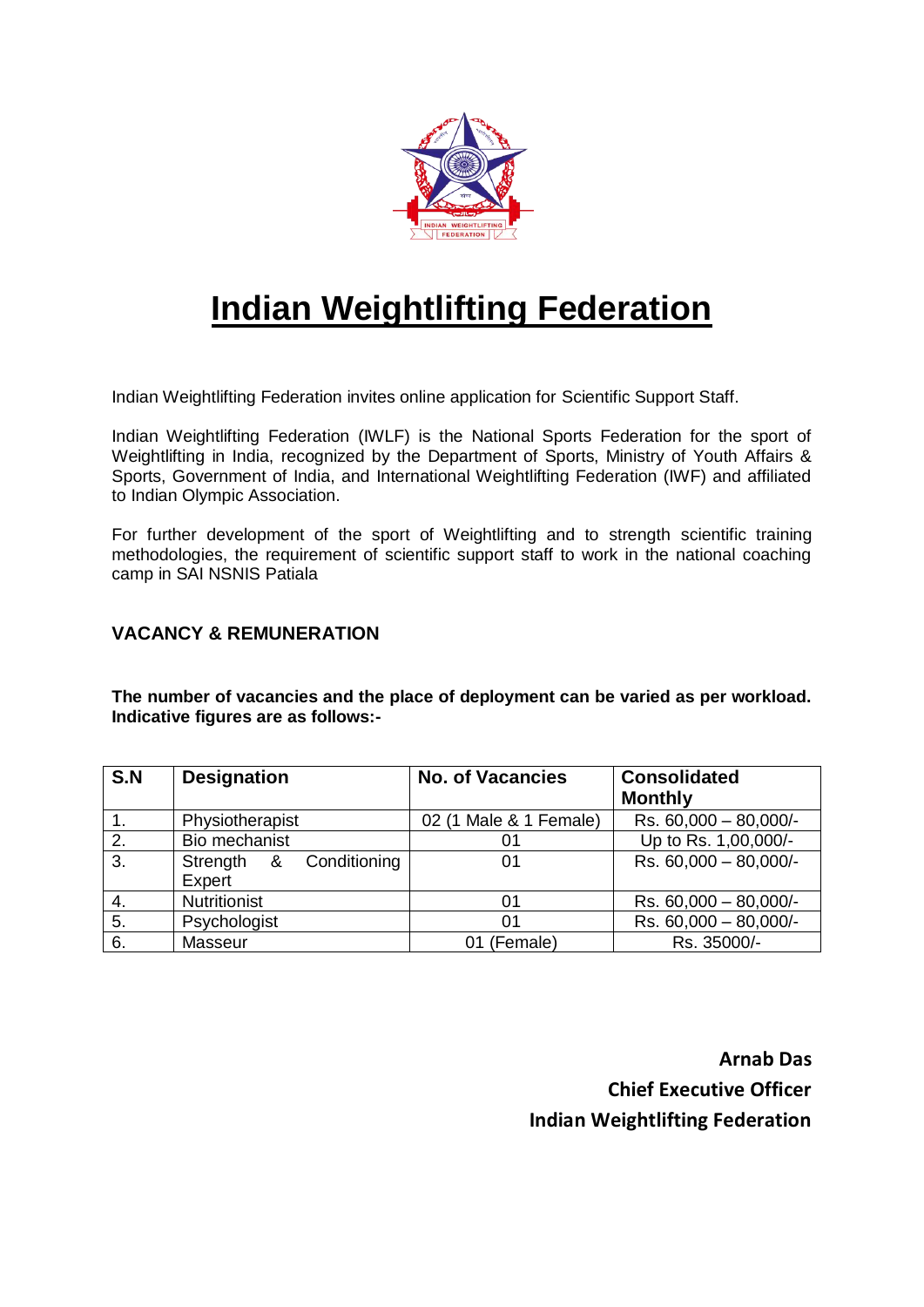# **Essential Education Qualification Criteria:-**

| <b>Designation</b>         | <b>Essential Qualification</b>                                      |  |  |
|----------------------------|---------------------------------------------------------------------|--|--|
| Physiotherapist            | Master's in Physiotherapy                                           |  |  |
| <b>Nutritionist</b>        | M.Sc. (Clinical Nutrition and Dietetics) / M.Sc. (Food Science &    |  |  |
|                            | Nutrition) / M.Sc. (Food and Nutrition Dietetics) / M.Sc. (Food     |  |  |
|                            | Service Management & Dietetics) from a recognized                   |  |  |
|                            | University/Institution.                                             |  |  |
| Psychologist               | Master's degree in Clinical Psychology/Applied Psychology /         |  |  |
|                            | Developmental Psychology / Child Psychology from a recognized       |  |  |
|                            | Indian or Foreign University                                        |  |  |
| &<br>Strength              | Bachelors or Masters in Sports and Exercise Science/Sports          |  |  |
| <b>Conditioning Expert</b> | Science/Sports Coaching                                             |  |  |
|                            | Ωr                                                                  |  |  |
|                            | Any Graduation with ASCA Level-1 or above/CSCS/UK SCA               |  |  |
|                            | accredited coach/Diploma in fitness training /Certificate course in |  |  |
|                            | Fitness Training from Government Institution.                       |  |  |
| Bio mechanist              | Master's in Biomechanics/Biophysics/MPT Biomechanics/Sports         |  |  |
|                            | Science from a recognized Indian or foreign university.             |  |  |
| Masseur                    | Passes 10+2 from recognized Board with certificate/ Skill           |  |  |
|                            | development program for Masseur/masseuse/Massage Therapy/           |  |  |
|                            | Sports Masseur from recognized institution.                         |  |  |

# **Essential Work Experience Required:-**

| <b>Designation</b>         | <b>Work Experience Required</b>                                    |  |
|----------------------------|--------------------------------------------------------------------|--|
| Physiotherapist            | Minimum 3 year of work experience as physiotherapist               |  |
| Nutritionist               | Minimum 3 years of work experience as Nutritionist.                |  |
| Psychologist               | Minimum 3 years of work experience as Nutritionist.                |  |
| Strength                   | Minimum 3 Year of work experience at a recognized State /<br>&     |  |
| <b>Conditioning Expert</b> | National level sports organization (Govt. or Private) working with |  |
|                            | teams/players                                                      |  |
| Bio mechanist              | Minimum 2 Year of work experience at a recognized State /          |  |
|                            | National level sports organization (Govt. or Private) working with |  |
|                            | teams/players                                                      |  |
| Masseur                    | Minimum 3 Year of work experience at a recognized State /          |  |
|                            | National level sports organization (Govt. or Private) working with |  |
|                            | teams/players                                                      |  |

# **CRITERIA FOR SHORTLISTING OF CANDIDTES FOR INTERVIEW.**

# **Short listing of candidates to provide an optimum ratio for the interview will be carried out onfollowing basis:**

| <b>Designation</b> |                  |    | Categories for   Marks   Scoring of marks               |  |
|--------------------|------------------|----|---------------------------------------------------------|--|
|                    | evaluation       |    |                                                         |  |
|                    | <b>Work</b>      | 10 | marks for every completed 1 year of work                |  |
|                    | experience       |    | experience as Physiotherapist will be awarded, up       |  |
|                    |                  |    | to a maximum of 10 marks                                |  |
|                    | Work             | 20 | 2 marks will be awarded for every completed 1           |  |
| Physiotherapist    | experience<br>in |    | work<br>experience<br><b>Sports</b><br>of<br>as<br>vear |  |
|                    | sports           |    | Physiotherapist at a recognized State level /           |  |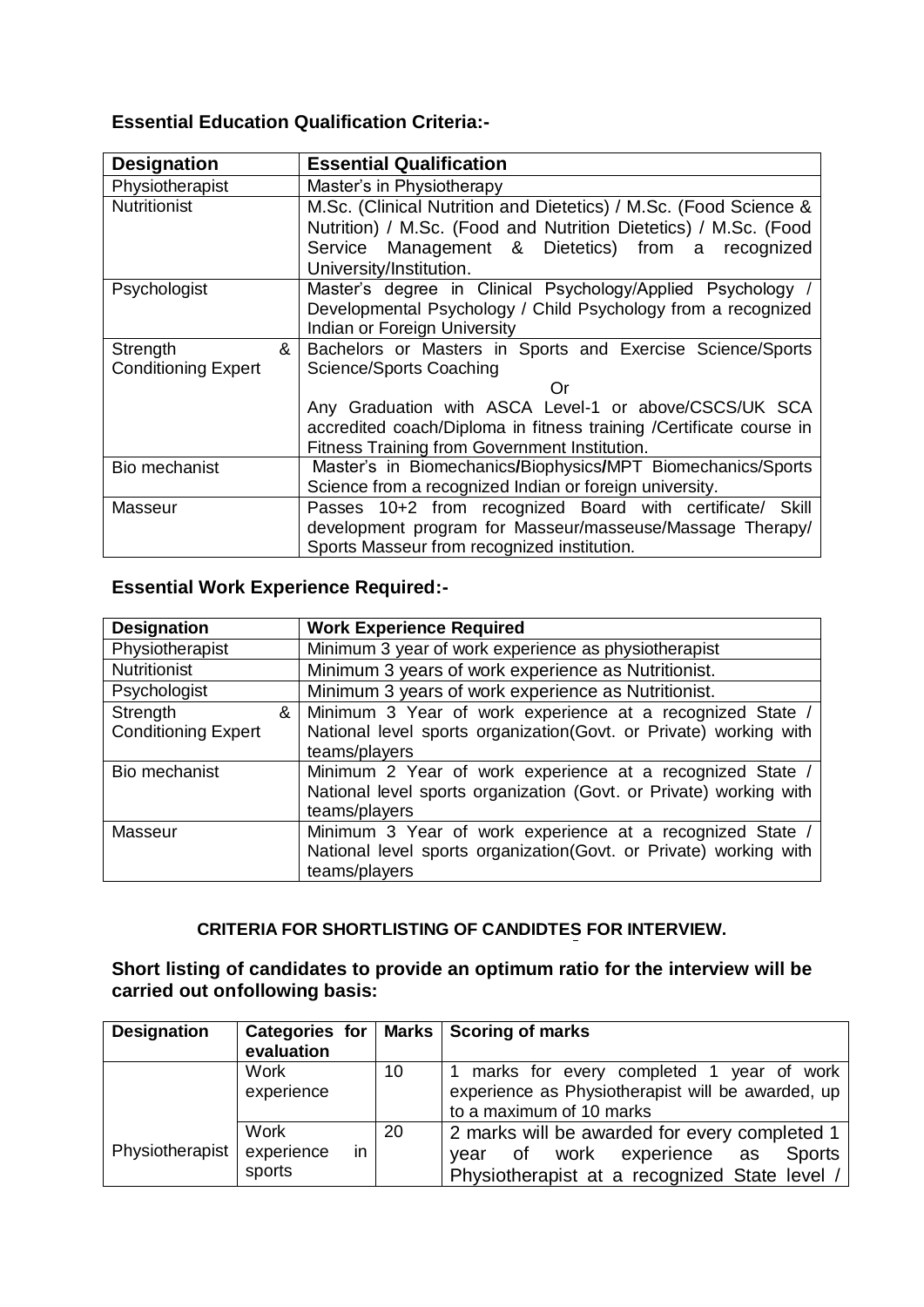|                     |                      |                     | National level sports organization (Govt. or                                                     |  |
|---------------------|----------------------|---------------------|--------------------------------------------------------------------------------------------------|--|
|                     |                      |                     | Private)/ teams/players up to maximum of 20                                                      |  |
|                     |                      |                     | marks                                                                                            |  |
|                     | <b>Masters</b><br>in | 20                  | Orthopaedics - 15<br>Sport Science - 20                                                          |  |
|                     | physiotherapist      |                     | Health<br>Musculoskeletal<br>$\overline{a}$<br>promotion<br>in                                   |  |
|                     |                      |                     | disability & Rehabilitation-                                                                     |  |
|                     |                      |                     | 15<br>15                                                                                         |  |
|                     | Additional           | 20                  | Sports Nutrition certificate course                                                              |  |
|                     | Qualification        | 15                  | PG diploma in food & nutrition                                                                   |  |
| <b>Nutritionist</b> |                      |                     | 1 marks will be awarded for every completed 1 year                                               |  |
|                     | <b>Work</b>          | 5                   | of work experience as nutritionist up to a maximum                                               |  |
|                     | experience           |                     | of 5 Marks. $(*)$                                                                                |  |
|                     |                      |                     |                                                                                                  |  |
|                     |                      |                     | Additional 2 marks will be awarded for every                                                     |  |
|                     | <b>Work</b>          | 10                  | completed 1 year of work experience as nutritionist                                              |  |
|                     | experience<br>in     |                     | recognized<br>National<br>state/<br>level<br>sports<br>at                                        |  |
|                     | <b>Sports</b>        |                     | organization (Govt. of private)<br>working<br>with                                               |  |
|                     |                      |                     | teams/players up to a maximum of 10 marks                                                        |  |
|                     | <b>Work</b>          | 10                  | 1 marks will be awarded for every completed 1 year<br>of work experience as psychologist up to a |  |
|                     | Experience           | maximum of 10 marks |                                                                                                  |  |
| Psychologist        |                      |                     | Additional 3 marks will be awarded for every                                                     |  |
|                     | <b>Work</b>          | 30                  | completed 1<br>year<br>of work experience<br>as                                                  |  |
|                     | experience<br>in     |                     | psychologist at recognized / national level sports                                               |  |
|                     | sports               |                     | organization (Govt. or Private) working with teams /                                             |  |
|                     |                      |                     | players up to a maximum of 30 marks                                                              |  |
|                     | Higher               |                     | PhD<br>degree<br>clinical<br>psychology/applied<br>in                                            |  |
|                     | education            | 10                  | psychology/development in psychology / child                                                     |  |
|                     | Qualification        |                     | psychology from recognized Indian or foreign                                                     |  |
|                     |                      |                     | university.                                                                                      |  |
|                     | Higher               |                     | Master in Sports & Exercise science/<br>sports                                                   |  |
|                     | education            | 20                  | Science - 20 Marks                                                                               |  |
|                     | Qualification        |                     | Masters in Sports Coaching - 15 marks<br>Masters in Physical Education/Diploma in sports         |  |
|                     |                      |                     | coaching - 10 Marks                                                                              |  |
|                     | <b>Work</b>          |                     | Every completed six months of related experience                                                 |  |
| &<br>Strength       | Experience           | 10 <sup>1</sup>     | at a recognized State / National level sports                                                    |  |
| Conditioning        |                      |                     | organization(Govt.<br>Private)<br>or<br>working<br>with                                          |  |
| Expert              |                      |                     | teams/players will be given 1 mark,                                                              |  |
|                     |                      |                     | Up to a maximum of 10 marks.                                                                     |  |
|                     | &<br>Strength        |                     | ASCA level 3/ CSCS (NSCA)/level 4 (UK) - 20                                                      |  |
|                     | Conditioning         | 20                  | marks                                                                                            |  |
|                     | Certification        |                     | ASCA level 2/level 3 (UK) - 15 marks                                                             |  |
|                     |                      |                     | ASCA Level 1/Certificate course in Strength                                                      |  |
|                     |                      |                     | &Conditioning/ fitness trainer level 4 certification                                             |  |
|                     |                      |                     | from National Skill Development Cooperation of                                                   |  |
|                     |                      | 20                  | India-10 marks                                                                                   |  |
|                     | Higher<br>education  |                     | PhD. In Biomechanics/Bio Physics                                                                 |  |
|                     | Total<br><b>Work</b> |                     | 1 mark will be awarded for every completed 1 year                                                |  |
|                     | experience           | 10                  | of work experience as Bio mechanist up to a                                                      |  |
| Bio mechanist       |                      |                     | maximum of 10 marks.                                                                             |  |
|                     | <b>Work</b>          |                     | Additional 2 marks will be awarded for every                                                     |  |
|                     | experience<br>in     | 20                  | completed 1 year of work experience as Bio                                                       |  |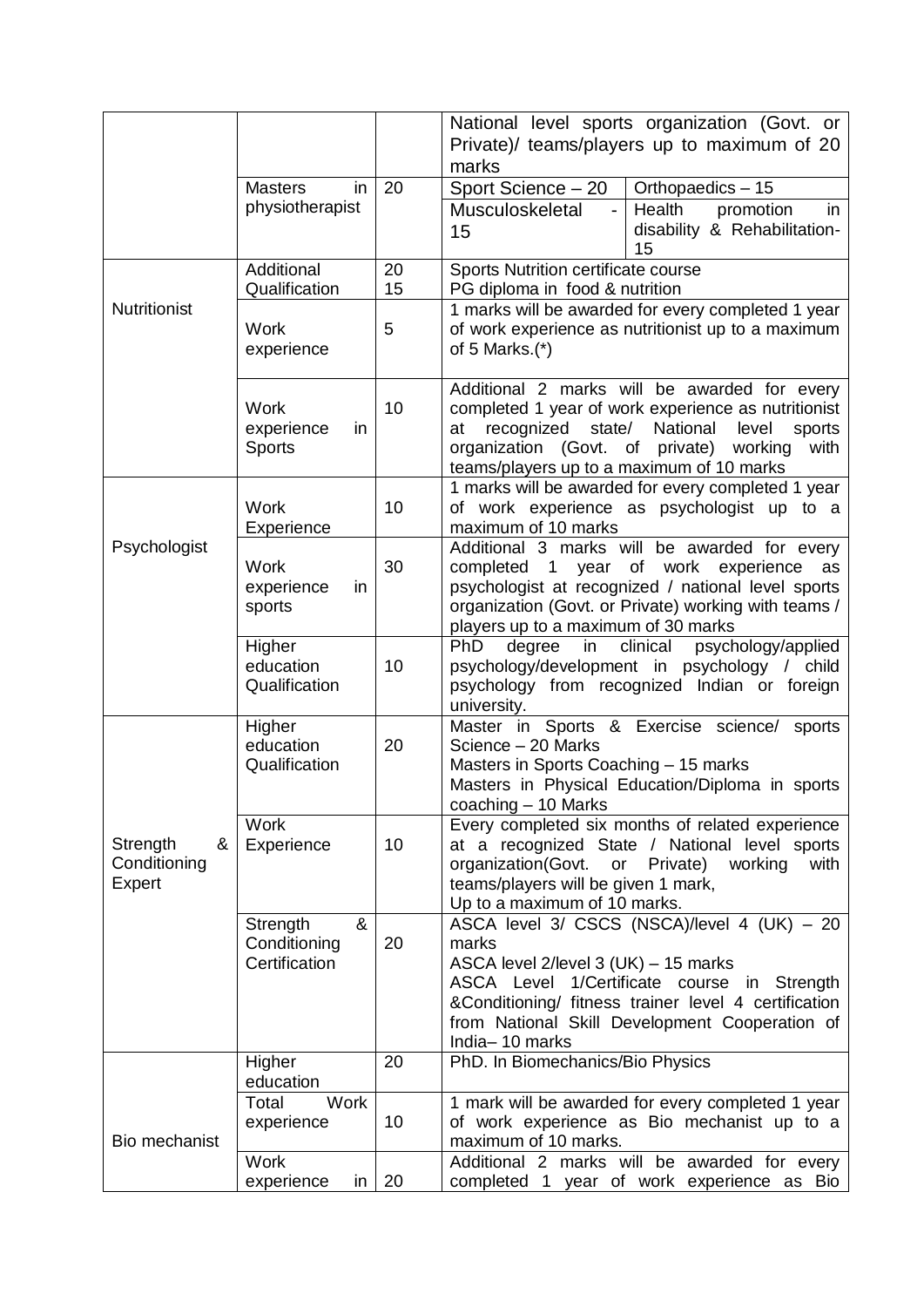|         | <b>Sports</b><br><b>Establishments</b> |     | mechanist at a recognized State / National level<br>sports organization (Govt. or Private) working with<br>teams/players up to a<br>Maximum of 20 marks. |
|---------|----------------------------------------|-----|----------------------------------------------------------------------------------------------------------------------------------------------------------|
|         | Higher<br>education                    | 20  | Diploma in Massage therapy                                                                                                                               |
|         | Work<br>Total<br>Experience            | 10  | 2 marks will be awarded for every completed 1 year<br>of work experience as a masseur /Masseuse up to                                                    |
| Masseur |                                        |     | maximum 10 marks                                                                                                                                         |
|         | <b>Work</b>                            |     | Additional 2 marks will be awarded for every                                                                                                             |
|         | experience<br>in                       | -20 | completed 1 year for work experience as masseur/                                                                                                         |
|         | <b>Sports</b>                          |     | masseuse at recognized state/national level sports                                                                                                       |
|         | Establishment                          |     | organization (govt. or private) working along with                                                                                                       |
|         |                                        |     | teams/ players up to a maximum of 20 marks.                                                                                                              |

## **Interview process**

The interview comprises of 100 marks. The Candidates will be assessed on the following:

| <b>Categories of evaluation</b>                                         | <b>Maximum marks (100)</b> |
|-------------------------------------------------------------------------|----------------------------|
| Domain Expertise                                                        | 30                         |
| <b>Practical knowledge</b>                                              | 30                         |
| Aptitude for working in a sports organization                           | 10                         |
| Knowledge related to recent advancements in the relevant<br>discipline. | 10                         |
| <b>Soft Skills</b>                                                      | 10                         |
| Knowledge in allied sports science disciplines                          | 10                         |
| Total                                                                   | 100                        |

#### **NOTE:**

- **OF THE TOTAL APPLICATIONS RECEIVED, CANDIDATES WILL BE SHORTLISTED FOR THE INTERVIEW BASED ON THE CRITERIA MENTIONED ABOVE.**
- **MERIT LIST: IT IS TO BE NOTED THAT MERE QUALIFYING AT THE INTERVIEW DOES NOT CONFIRM FINAL SELECTION. SEPARATE MERIT LIST WILL BE PREPARED PURELY ON THE BASIS OF MARKS OBTAINED BY THE CANDIDATES IN INTERVIEW.**
- **THE CANDIDATE MUST PRODUCE ALL THE ORIGINAL DOCUMENTS, AT THE TIME OF PHYSICAL JOINING OTHERWISE THE CANDIDATURE WILL BE CANCELLED.**

#### **GENERAL INSTRUCTIONS**

**(All the instructions given below must be strictly followed or else the application is liable to be rejected)**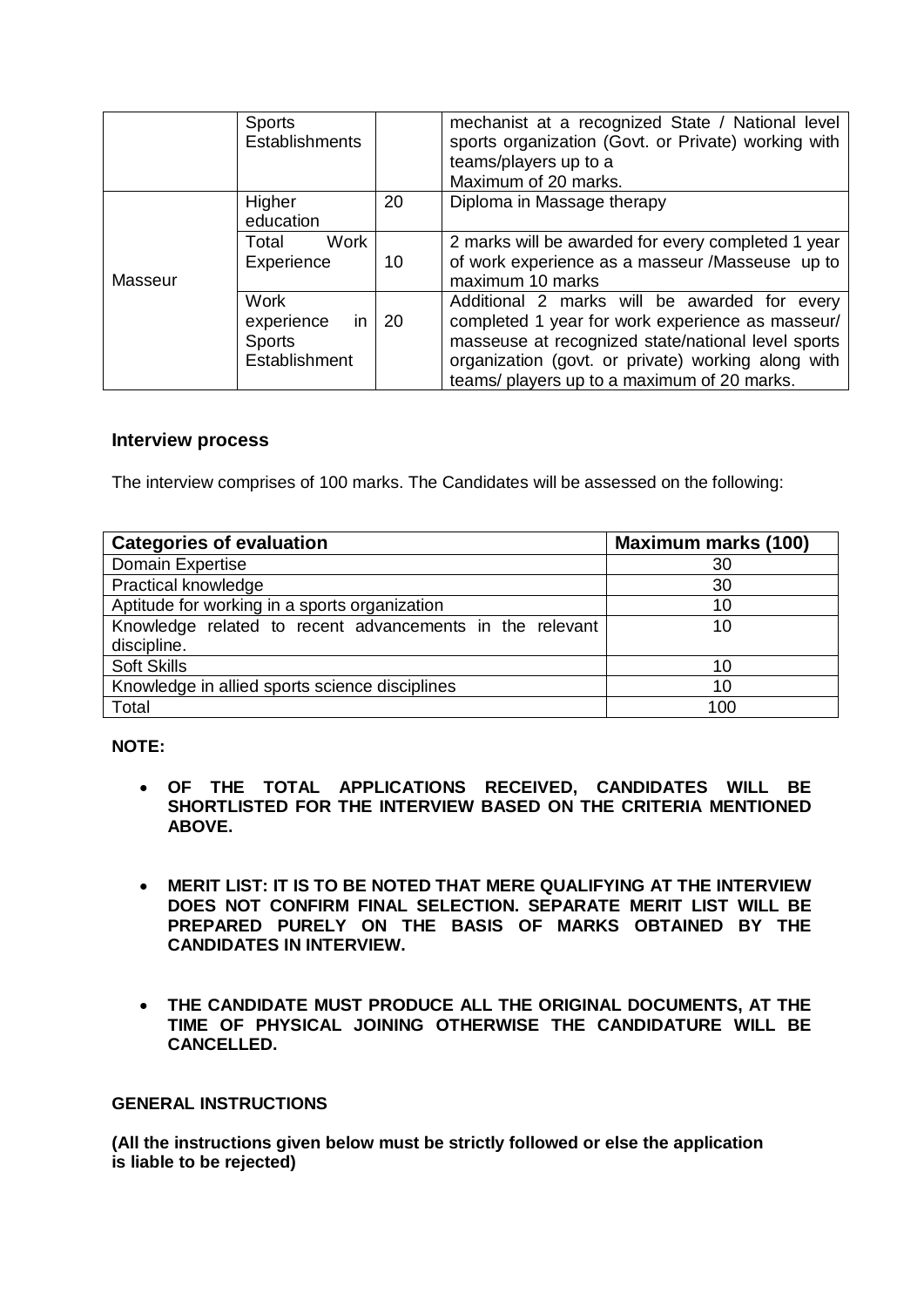- **1. WHO CAN APPLY:** Online applications are invited from both male and female candidates , who fulfil the essential eligibility criteria as mentioned above on contract basis in Sports Authority of India.
- **2. HOW TO APPLY:** The candidate has to apply only online through the link [https://docs.google.com/forms/d/1xgTTMwNKP4SY-tqp1fUXK\\_5Za7r](https://docs.google.com/forms/d/1xgTTMwNKP4SY-tqp1fUXK_5Za7r-e1uQYr_LW3divBo/edit)[e1uQYr\\_LW3divBo/edit](https://docs.google.com/forms/d/1xgTTMwNKP4SY-tqp1fUXK_5Za7r-e1uQYr_LW3divBo/edit)
	- I. Applications received through any other mode would not be accepted and summarily rejected.
	- II. The applicant must possess a valid and functional email id.
	- III. The e-mail ID entered in the form should remain active until the recruitment process is completed. No change in the e-mail ID will be entertained.

# **DATE OF OPENING ONLINE REGISTRATION: 22 / 06 / 2022**

## **DATE OF CLOSING ONLINE REGISTRATION: 07 / 07 / 2022 at 5:00PM**

- 3. **DOCUMENTS REQUIRED**: During the physical verification of document at time of Joining.
	- a. Application form.
	- b. Resume.
	- c. Proof of Date of Birth.
	- d. Proof of identity.
	- e. Bachelor's Degree and mark sheet.
	- f. Work Experience Documents claiming work experience must clearly mention the following:-
		- I. Name of the establishment.
		- II. Signature of competent authority/issuing authority clearly stating their position of authority in the organization.
		- III. Duration of work experience.
		- IV. The field in which the candidate has worked or the post held in the establishment.

# **NOTE: Non self-attested documents will be rejected.**

4. **CALL LETTERS FOR INTERVIEW:** The Call Letters for interview shall be communicated electronically in the valid and functional email id provided by the candidate.

**CANDIDATES SHOULD CHECK THE WEBSITE AND THEIR REGISTERED EMAIL REGULARLY FOR UPDATES REGARDING INTERVIEW DATES AND OTHER RELEVANT DETAILS. ANY**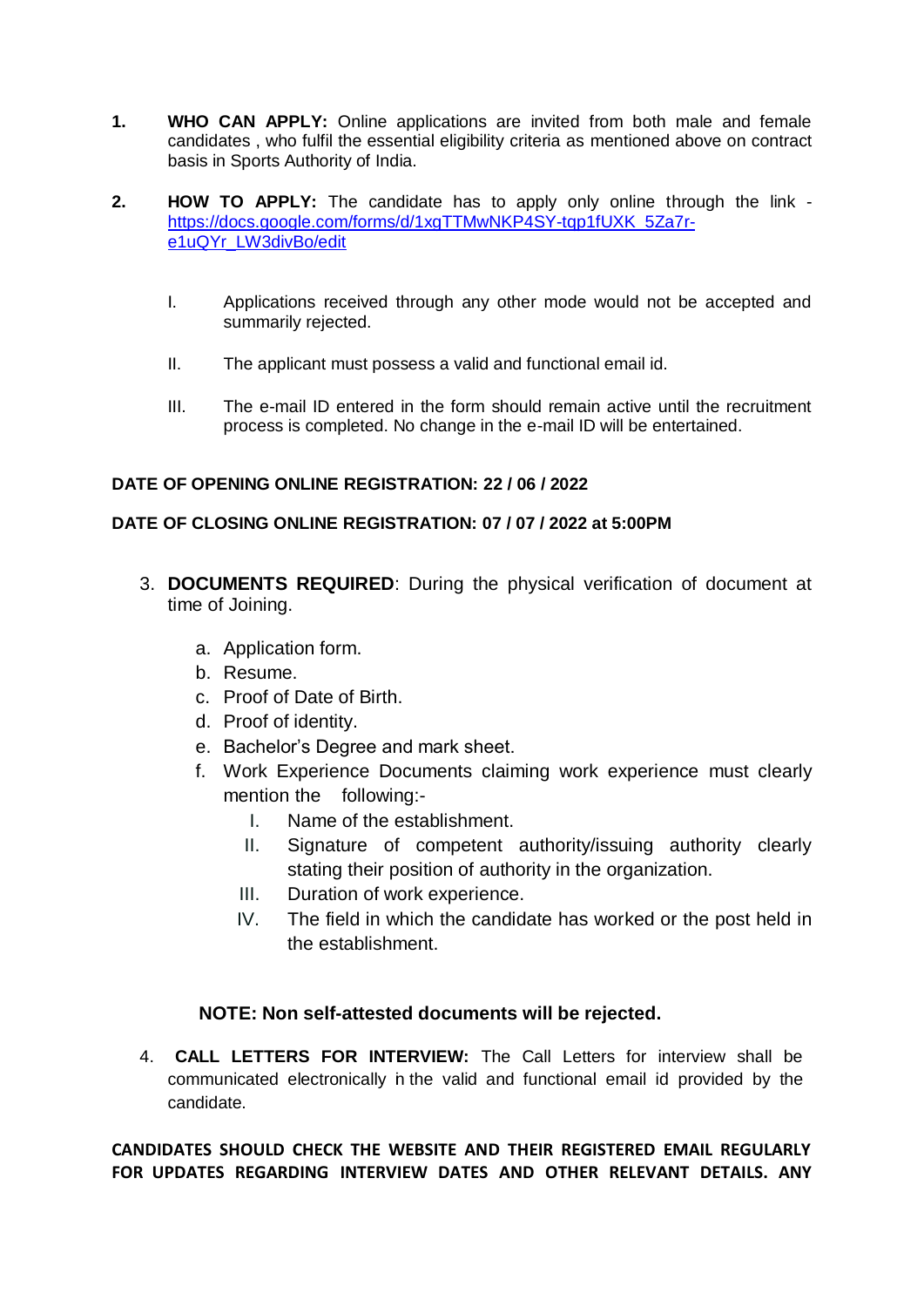# **VARIATIONIN THE DETAILS PROVIDED AND DOCUMENTS SUBMITTED ONLINE WILL LEAD TO REJECTION OF THE CANDIDATE. ANY UPDATES AND NOTIFICATIONS WILL BE HOSTED ON THE WEBSITE.**

- **1.** The responsibility of ensuring genuineness of the certificate lies completely withthe candidate by self-attestation. IWLF reserves the right to discard experience certificates which do not provide correct details as asked above. Website links could be provided to ascertain genuineness.
- **2.** Any experience claimed during the course of completion of the degree will not be counted. Any experience which is not relevant to the above discipline /fields will not be counted.
- **3.** Candidates will be called for the interview based on the short listing criteria as mentioned above. Hence mere fulfilment of eligibility criteria does not entail that candidate will be called for the interview.
- **4.** The Candidates should note that their candidature at all the stages will be purely provisional, subject to their satisfying the prescribed eligibility conditions. If on verification at any stage before or after Interview, it is found that they do not fulfill any of the eligibility conditions; their candidature will be cancelled by the IWLF.
- **5. NOTE: SELECTED CANDIDATES WILL BE REQUIRED TO PRODUCE THE ORIGINALS OF THE CERTIFICATES MENTIONED ABOVE AT THE TIME OF JOINING. FAILURE TO SUBMIT THE REQUIRED CERTIFICATES IN ORIGINAL AT THE TIME OF PHYSICAL JOINING WILL LEAD TOCANCELLATION OF CANDIDATURE**.

# **6. Terms & Conditions for contractual engagement**:

- **(i) Tenure:** Initial contractual engagement will be for a period of two years. The tenure can be further extended on the basis of satisfactory performance and subject to requirement.
- **(ii) Age limi**t: **The candidate must not have attained 60 years of age as on the closing date of advertisement.**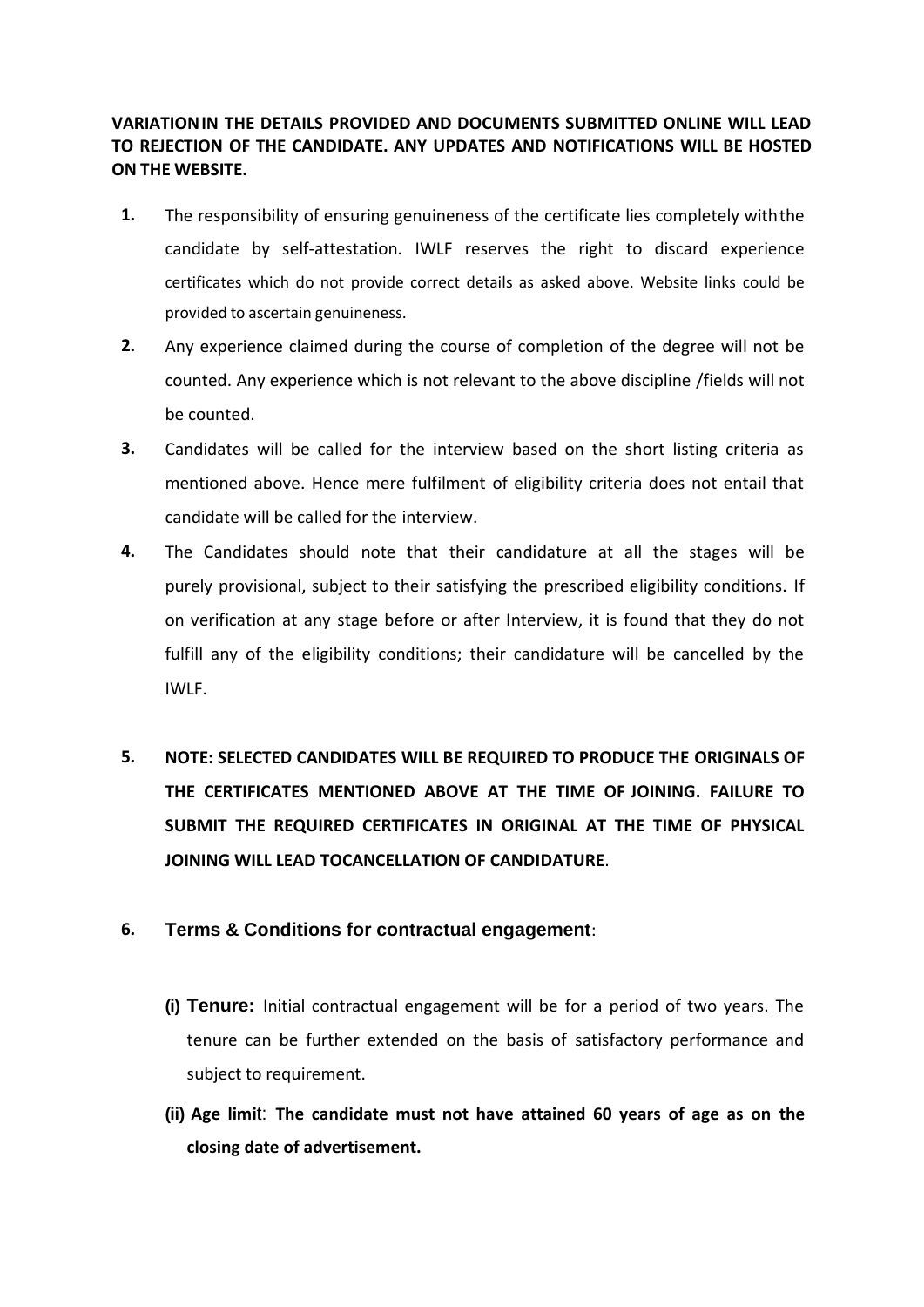The date of birth, accepted by the IWLF is that entered in the Matriculationor Secondary School Leaving Certificate or in a certificate recognized by an Indian University as equivalent to Matriculation or in an extract from a Register of Matriculates maintained by a University which extract must be certified by the proper authority of the University or in the Higher Secondary or an equivalent examination certificate. Aadhar Card/Passport/Voter Id will also be accepted. No other document relating to age like horoscopes, affidavits, birth extracts from Municipal Corporation, Service records and the like will be accepted. The expression Matriculation/Higher Secondary Examination Certificate in this part of the Instruction includes the alternative certificates mentioned above.

Annual Increment up to 10% (maximum) may be considered subject to satisfactory performance.

- **(iii) Tax Deduction at source: -** The income tax or any other tax liable to be deducted, as per the prevailing rules will be deducted at source before effecting the payment, for which the IWLF will issue TDS certificates/ ServiceTax, as applicable.
- **(iv) Other Allowances: -** No TA /DA shall be admissible for joining the assignment or on its completion. No other facilities like DA, Accommodation, Residential Phone, Conveyance/Transport, Personal Staff, Medical reimbursement, HRA, and LTC etc. would be admissible to them. In case he/she is required to proceed outstation from the place of posting for official duty, he/she will be entitled to boarding lodging and travel as per IWLF norms.
- **(v)Extension: -** Performance of the selected candidates would be continuously reviewed and their extension will be considered on the basis of periodic review /requirements.
- **(vi) Leave: -** Personnel will be entitled for 18 days leave in a calendar year on prorata basis. Employee shall not draw any remuneration in case of his/her